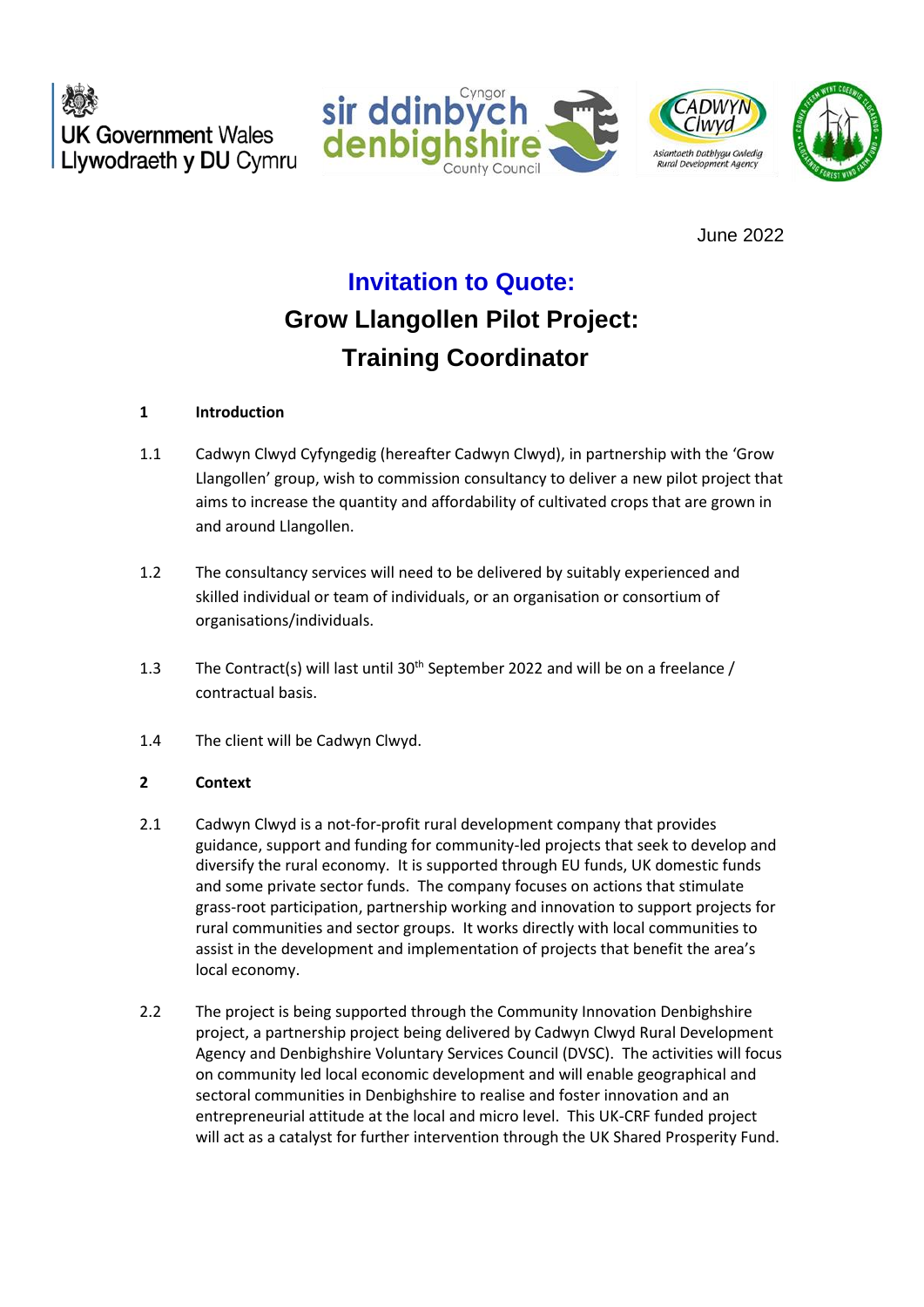2.3 Community Innovation Denbighshire is funded by the UK Government through the UK Community Renewal Fund. The UK Community Renewal Fund aims to support people and communities most in need across the UK, creating opportunities to trial new approaches and innovative ideas at the local level. The UK government will work directly with local partners, so that the people that know their places best are front and centre of the decisions that impact their areas and lives. This Fund will also provide capacity funding to help places prepare for the introduction of the UK Shared Prosperity Fund. For more information, visit: [https://www.gov.uk/government/publications/ukcommunityrenewal-fund-](https://www.gov.uk/government/publications/ukcommunityrenewal-fund-prospectus)

[prospectus](https://www.gov.uk/government/publications/ukcommunityrenewal-fund-prospectus)

## **3 Background**

- 3.1 Grow Llangollen is a project that aims to increase the quantity and affordability of cultivated crops that are grown in and around Llangollen.
- 3.2 Grow Llangollen started in 2019 as an ambition to set up a Community Supported Agriculture project. Unfortunately, the Covid pandemic made it very hard to engage people, and the scheme could not move forward. The project did, however, identify a lack of experienced growers in the area, leading to the development of this project, which aims to encourage people to re-engage with community activities, learn new skills and develop the confidence to grow and trade food in the local area.
- 3.3 Grow Llangollen now consists of a group of people who wish to address the need to increase the cultivation of food in the Llangollen area in order to make a local contribution to tackling the climate and ecological emergencies that we face. The Management Commitee will be involved in many aspects of the project and will steer the activities.

## 4 **Project Aims**

- 4.1 This pilot scheme will seek to establish a larger group of people who are interested in increasing the amount of cultivated food grown and sold in the local area. It will allow us to ascertain the level of interest and needs for growers in the Llangollen area, putting us in a stronger position to apply for further funding if sufficient interest is established.
- 4.2 The aims for the pilot scheme are:
	- i. To hold an initial workshop event in June to launch the project and to ensure that any training offered is suitable.
	- ii. To promote the ideals of the Grow Llangollen, encourage participation, and evaluate the interest in this pilot and a future project.
	- iii. To engage training providers to pilot a variety of courses through the late spring / summer, in areas such as seedling care and potting on, composting, no-dig gardening methods etc.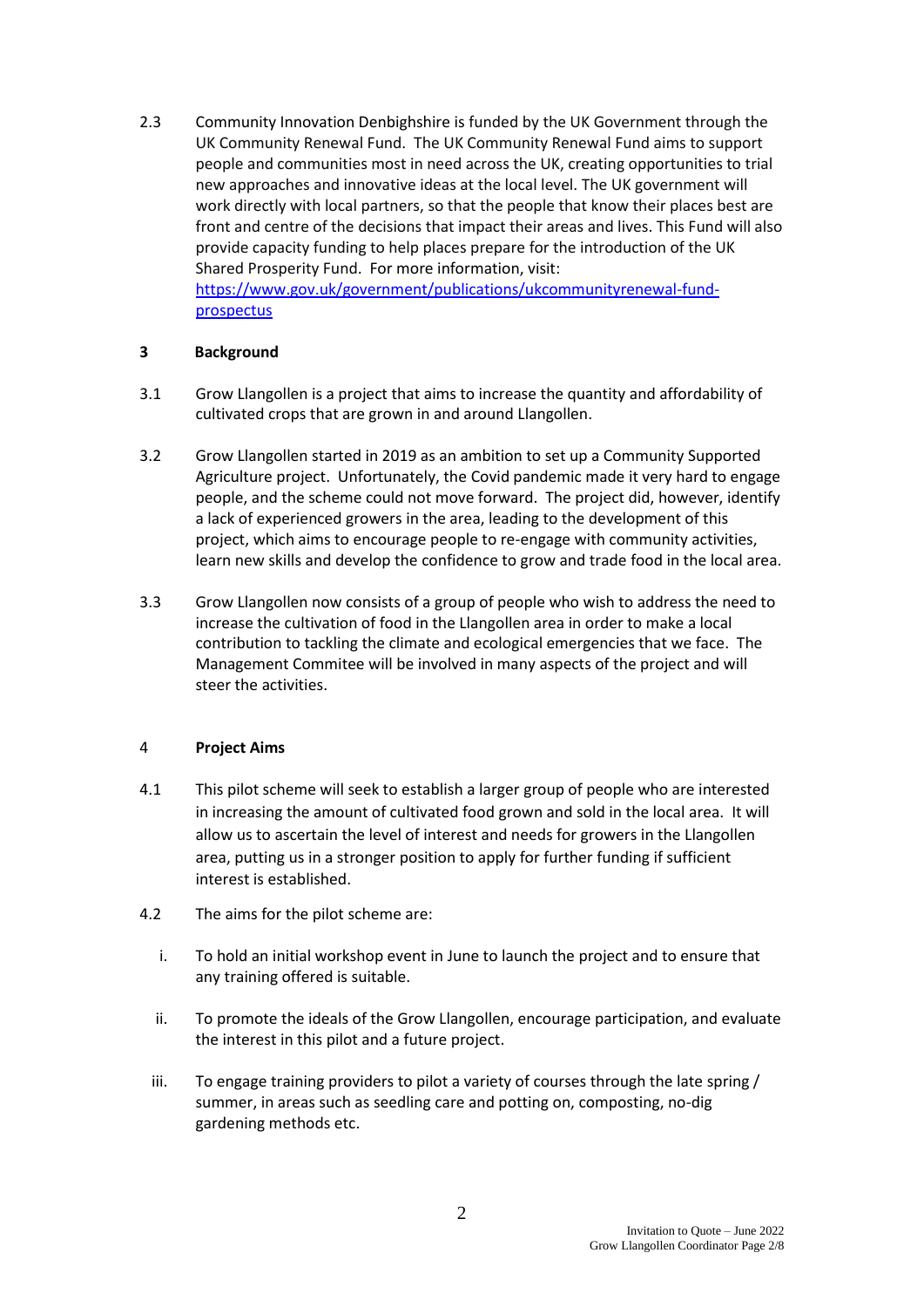- iv. To develop a growing space at Bryntysilio Outdoor centre to pilot training courses and community engagement approaches with the general public, existing community groups, schools and children's uniformed groups.
- v. To test the demand for small-scale growers and people with excess produce to trade in a marketplace in Llangollen, such as Drosi bikes, or the existing Fruit and Veg shop.
- vi. To produce an end of project report and an Innovation Plan, detailing detail proposals for future projects or project development. It should also detail innovative new ideas or concepts, technologies and/or approaches that could be explored or developed in a future project.

## **5 Work Specification & Job Description**

- 5.1 We are looking to commission a suitably experienced and skilled individual(s) (or organisation) to gauge the level of interest and identify ways to support people who wish to grow and trade more food in the area.
- 5.4 Training Coordinator:
	- I. Create a plan for the plot of land at Bryntysilio (approx. 100m2). This plot of land will be used by the project for training and growing.
	- II. Create a training plan and deliver weekly informal sessions at the Bryntysilio site, and a minimum of 4 focused training sessions on targeted skills.
	- III. Identify necessary resources and relay this to the **'Grow Llangollen Project Coordinator'** for purchase.
	- IV. Liaise with individuals and groups to arrange training / work events.
	- V. Prepare and run practical work and training events.
	- VI. The consultant will be required to gather completed feedback forms from all businesses and community groups engaged and supported through the project.
	- VII. The consultant will be required to gather completed beneficiary forms from all businesses and community groups engaged and supported through the project. Cadwyn Clwyd will provide the consultant with the templates for these forms.
	- VIII. Work closely with the **'Grow Llangollen Project Coordinator'**.
- 5.5 The project must be completed and the end of project report and Innovation Plan finalised by the 30<sup>th</sup> of September 2022 (schedule to be confirmed at inception meeting).
- 5.6 Due to current (and/or future) Covid-19 measures, project timings may be subject to change. On appointment this will be discussed with the successful applicant directly and monitored throughout the project.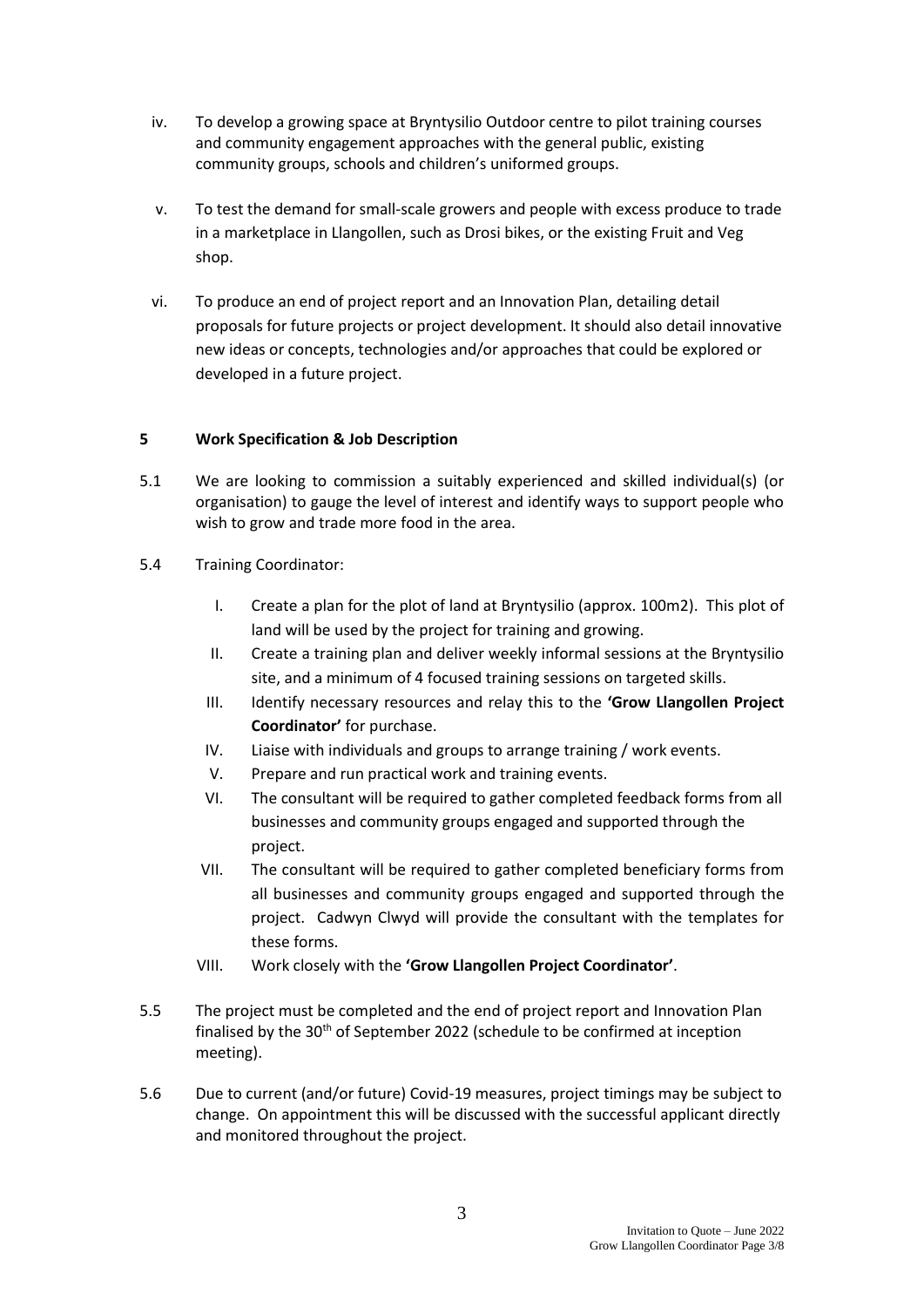5.7 The project could be delivered by a consortium. If this is the case, the project lead should be clearly identified. Cadwyn Clwyd will only contract with one legal entity.

#### **6 Instructions to Quoting Suppliers**

6.1 THE BUDGET AVAILABLE:

Training Coordinator: **£2,500 (including VAT).**

Your quote price(s) should not exceed these figures.

To discuss this further contact [deio@r4c.org.uk](mailto:deio@r4c.org.uk)

6.2 An additional budget of **£3,250** (inclusive of VAT where applicable) will be available for the project. This is for additional costs associated with the marketing and promotion and training events. Additional training event costs might include venue hire, equipment hire or purchase, materials costs, refreshments, and any other external additional services costs (e.g. translation). Marketing and promotion costs might include design and print costs.

The consultants will need to work closely with Cadwyn Clwyd to utilise this budget. Cadwyn Clwyd will incur the project costs on behalf of the project. Quotations will need to be gathered for project expenditure by the consultant and provided to Cadwyn Clwyd. Where necessary, a scored procurement will be prepared. Cadwyn Clwyd will pay all suppliers directly for goods and services. Cadwyn Clwyd is responsible for issuing all Purchase Orders to suppliers relating to the project. Any request for payment for goods or services made by anyone other than Cadwyn Clwyd will not be paid by Cadwyn Clwyd. Expenditure may not be incurred by third party organisations and claimed from Cadwyn Clwyd. Cadwyn Clwyd contracts directly with service providers and will pay suppliers directly up to the total cash project value approved by Cadwyn Clwyd. Cadwyn Clwyd is not able to pay for any work undertaken for which there is no Purchase Order, we cannot pay for any work that took place before a Purchase Order was issued, and we cannot pay an invoice for more than the figure stated in the Purchase Order corresponding to that work.

- 6.2 To be considered for the work, the supplier will be required to submit a detailed quote submission with costs, which demonstrates that they can meet the requirements and that they have the necessary skills and experience to undertake the Contract in an effective and cost-efficient manner.
- 6.3 The consultant/freelancer should provide the following information in their quote submission:

#### Qualification Items

i. The quote should detail the name, address, company registration number (if applicable) and contact details for the company submitting the quote. If the quote is being submitted by a consortium, the names, addresses company registration numbers (if applicable) and contact details for all the parties should be included. All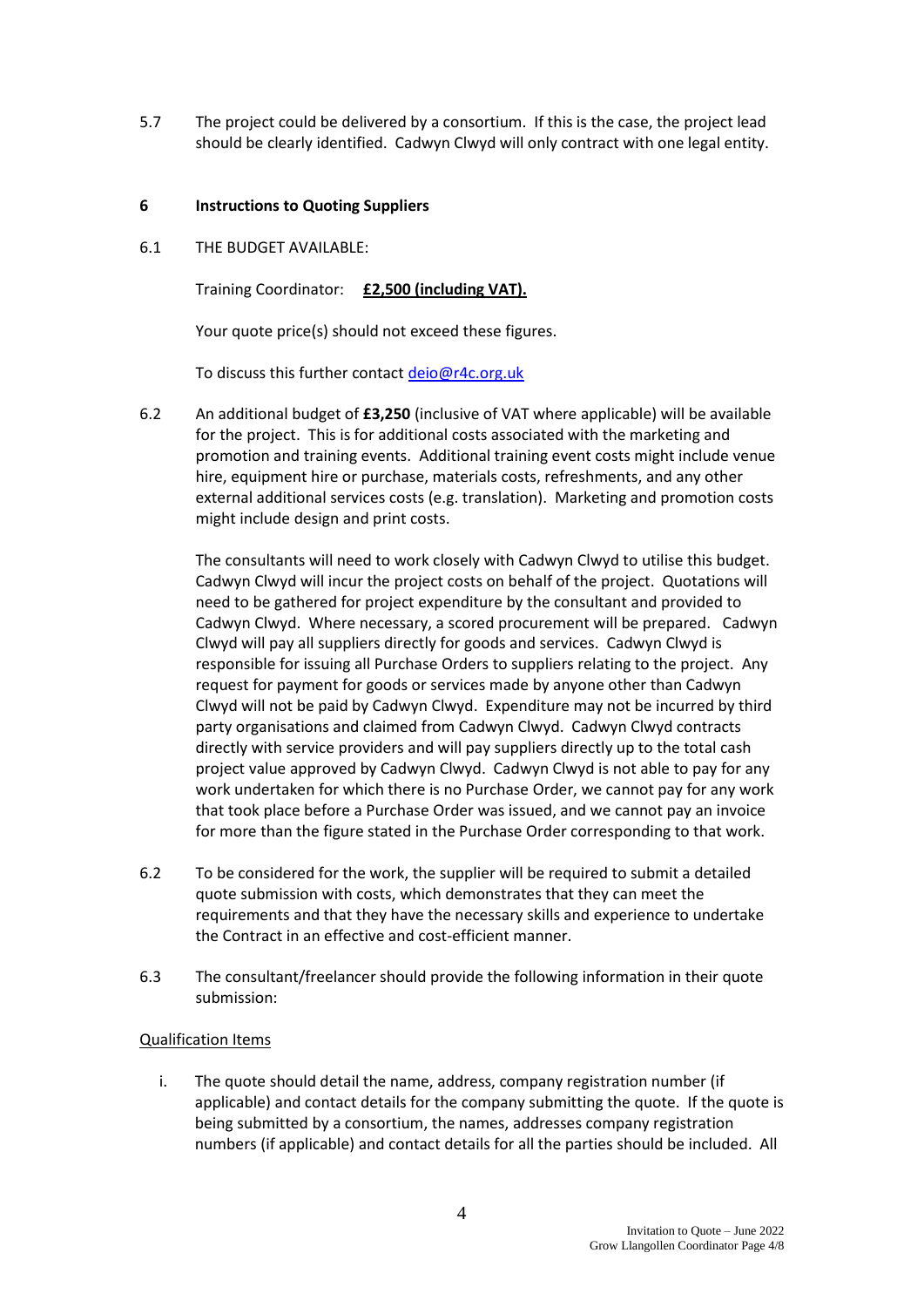subcontractors should be detailed. The roles of all parties must be made clear. The lead contact should be identified.

- ii. Evidence to show the supplier has sufficient insurances to deliver the contract
- iii. Two references from current/recent clients.
- iv. To avoid conflicting interests, the successful consultant must disclose any other commissions that may affect this commission.
- v. A declaration that the supplier has not given, directly or indirectly, a benefit of any kind to anyone employed by, or otherwise connected with Cadwyn Clwyd for the purpose of receiving favourable treatment.
- vi. The quote must be signed by the person submitting the quote; or in the case of a Company, by a person duly authorised by the Company to sign on its behalf. Electronic signatures are accepted.

### Pricing Schedule

vii. A detailed quote price with an itemised breakdown of costs to enable value for money to be assessed. Submissions must give an indication of the proposed number of days with day/hourly rates, taking into account travel, mileage and subsistence. Furthermore, a clear total overall price for undertaking the work must be stated and inclusive of VAT where applicable. Fixed budgets (inclusive of VAT) have been secured for this project. The total overall price quoted should not exceed these values. All costs should be presented in British Pounds Sterling.

### Technical Assessment Items

- viii. The quote should provide a written methodology for completing the project, identifying milestones and detailing timescales for the completion of the various elements. The methodology provided must be compliant with Covid-19 regulations and guidelines.
- ix. The quote should include examples of previous relevant work.
- x. The quote should include the name(s) and CV(s) of all personnel who will be involved in the project. Any sub-contracting arrangements must be clearly identified.
- 6.4 It is the responsibility of the supplier to obtain for themselves, at their own expense, all information necessary for the preparation of their quote.
- 6.5 Quotations should be emailed to:

[deio@r4c.org.uk](mailto:deio@r4c.org.uk)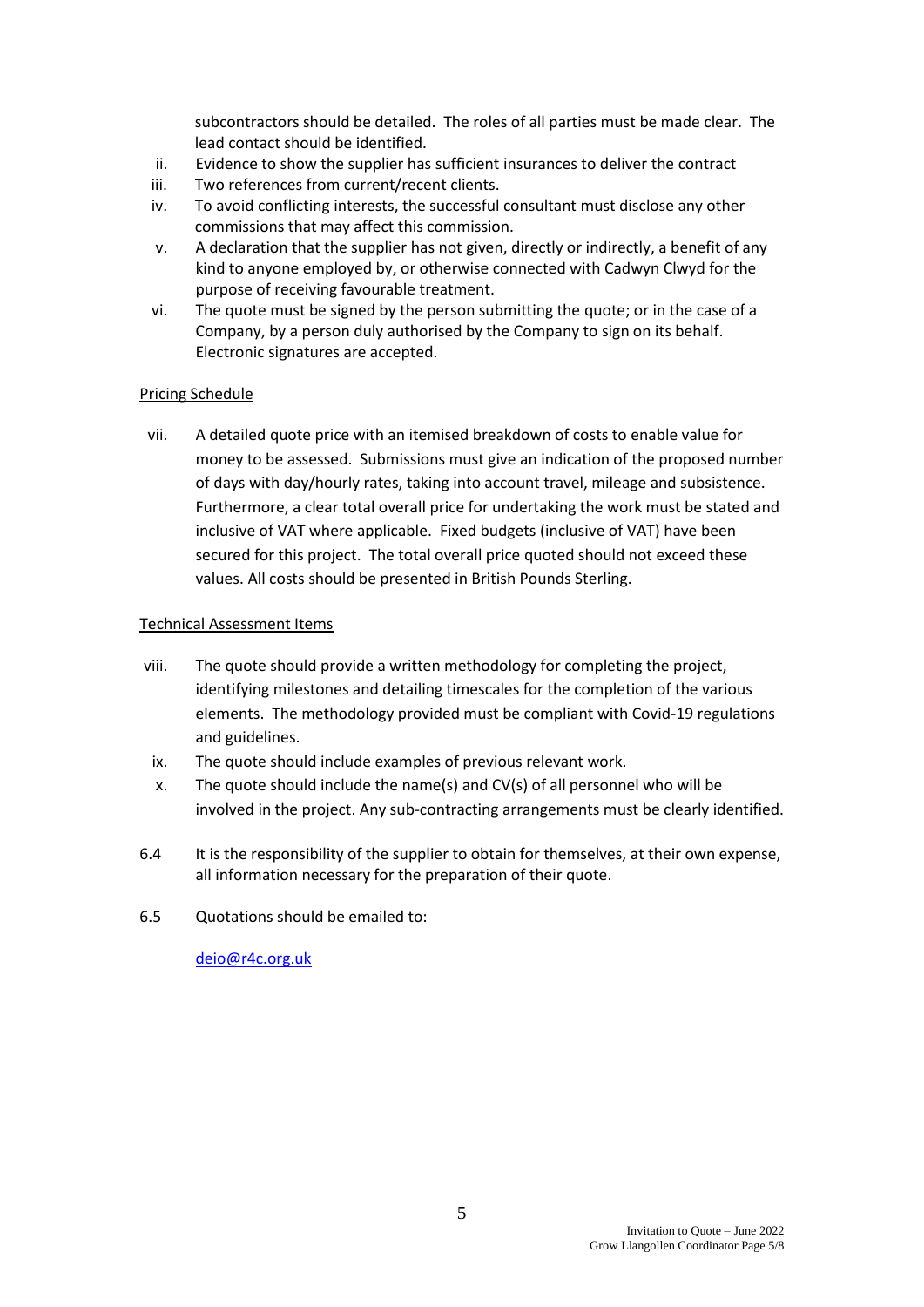| 6.6 | Submissions will be assessed as follows: |  |  |
|-----|------------------------------------------|--|--|
|     |                                          |  |  |

| <b>Price Schedule</b>                           | 50%                                                                                 |  |  |  |  |
|-------------------------------------------------|-------------------------------------------------------------------------------------|--|--|--|--|
| Price (50 marks)<br>$\bullet$                   |                                                                                     |  |  |  |  |
|                                                 |                                                                                     |  |  |  |  |
| <b>Technical Assessment</b>                     | 50%                                                                                 |  |  |  |  |
| Approach, Experience and Knowledge<br>$\bullet$ |                                                                                     |  |  |  |  |
|                                                 |                                                                                     |  |  |  |  |
| Response to the brief (25 marks)                |                                                                                     |  |  |  |  |
|                                                 | Evidence that the consultant fully understands the brief and a clear explanation of |  |  |  |  |
|                                                 | how the contract will be delivered within the proposed timescales.                  |  |  |  |  |
|                                                 |                                                                                     |  |  |  |  |
| Experience of the Consultants (25 marks)        |                                                                                     |  |  |  |  |
|                                                 | Relevant skills of the consultant and experience of working on similar projects.    |  |  |  |  |
|                                                 |                                                                                     |  |  |  |  |

- 6.7 If computation errors are discovered in a quote submission it may not be assessed, prospective suppliers will be given 2 working days to advise of computation corrections.
- 6.8 The final selection of a supplier will be in accordance with Cadwyn Clwyd procurement procedures and Cadwyn Clwyd's decision is final. Cadwyn Clwyd will not be committed to accepting any of the quotes received, or the lowest of any of the quotes received. In addition, Cadwyn Clwyd is not obliged to enter into discussion with unsuccessful suppliers.
- 6.9 The supplier should have a single point of contact within the organisation that is responsible for their quote and contact details should be included in the quote response.
- 6.10 DEADLINE FOR RESPONSES is:

## **2.00p.m, Friday 24th of June 2022**

Any quotes received after this deadline will be automatically rejected.

6.11 Quotes should be open for acceptance for up to ninety days after the quote deadline date.

| <b>DATE</b>                                   | <b>ACTION</b>                                           |
|-----------------------------------------------|---------------------------------------------------------|
| Monday 13 <sup>th</sup> of June 2022          | Invitation to quote issued                              |
| Friday 24 <sup>th</sup> June 2022 (2.00 p.m.) | Deadline for submissions                                |
| Monday 27 <sup>th</sup> of June 2022          | Appraisal of quote submissions and offer of<br>contract |
| September 30 <sup>th</sup> 2022               | End of contract                                         |

*Timings may be subject to change*

## **7 Terms and Conditions**

7.1 The client will be Cadwyn Clwyd Cyfyngedig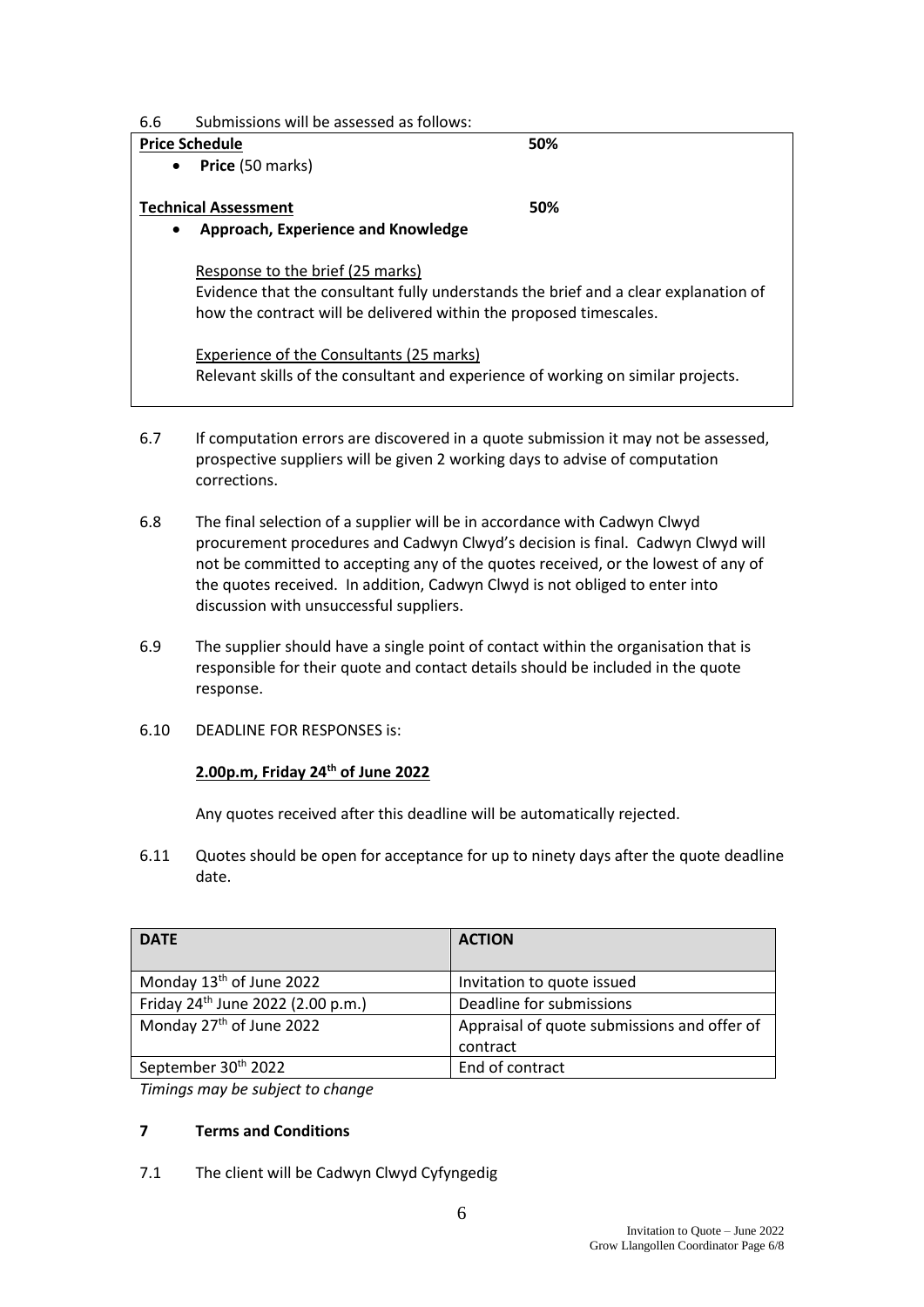- 7.2 All material produced will be owned and copyright to the client. Copyright of all reports, any digitised information and photographs produced and any intellectual property rights will remain with the client.
- 7.3 The successful supplier will be obliged to enter into a written agreement with Cadwyn Clwyd for the delivery of the Contract. Cadwyn Clwyd has the right to terminate the Contract if not satisfied with progress made by the consultant at any point during the duration of the project.
- 7.4 Before commencing the contract, the successful supplier will be required to complete a Risk Assessment. This Risk Assessment will need to take into account Covid-19.
- 7.5 The successful supplier undertakes and agrees to execute and complete the works in accordance with the Quote Documents, Terms and Conditions of contract and good industry practice.
- 7.6 The successful supplier confirms that the works will be undertaken in accordance with the dates included in the quote documents, unless otherwise agreed by the parties.
- 7.7 The consultant will be required to liaise closely with the Cadwyn Clwyd Officer overseeing the project, provide updates when requested and assist with the evidencing of project activity and outputs.
- 7.8 Adequate insurances must be held by the successful supplier at all times. At least the following are required:
	- Employers' liability coverage with a limit of indemnity of not less than £10,000,000 any one occurrence. (If the contractor / consultant is one person and they do not employ anyone else, then Employers' liability coverage is not required).
	- Public liability coverage with an indemnity limit of not less than £2,000,000 any one event.
	- Professional indemnity coverage minimum £250,000 any one occurrence.
- 7.9 The supplier shall notify Cadwyn Clwyd if they become bankrupt, insolvent or undergo a change in control after submission of its proposal but before the awarding of the contract, which shall constitute sufficient grounds for Cadwyn Clwyd to not award the contract to that supplier.
- 7.10 The information provided in all quote submissions must be correct and accurate. Any false information may result in the rejection of a submission. In the event of false declarations or information being discovered after the award of any contract, any contracts awarded may be rescinded.
- 7.11 This project has been made possible by funding from the UK Government through the UK Community Renewal Fund (CRF). The UK Community Renewal Fund is a UK Government programme for 2021/22. This aims to support people and communities most in need across the UK to pilot programmes and new approaches to prepare for